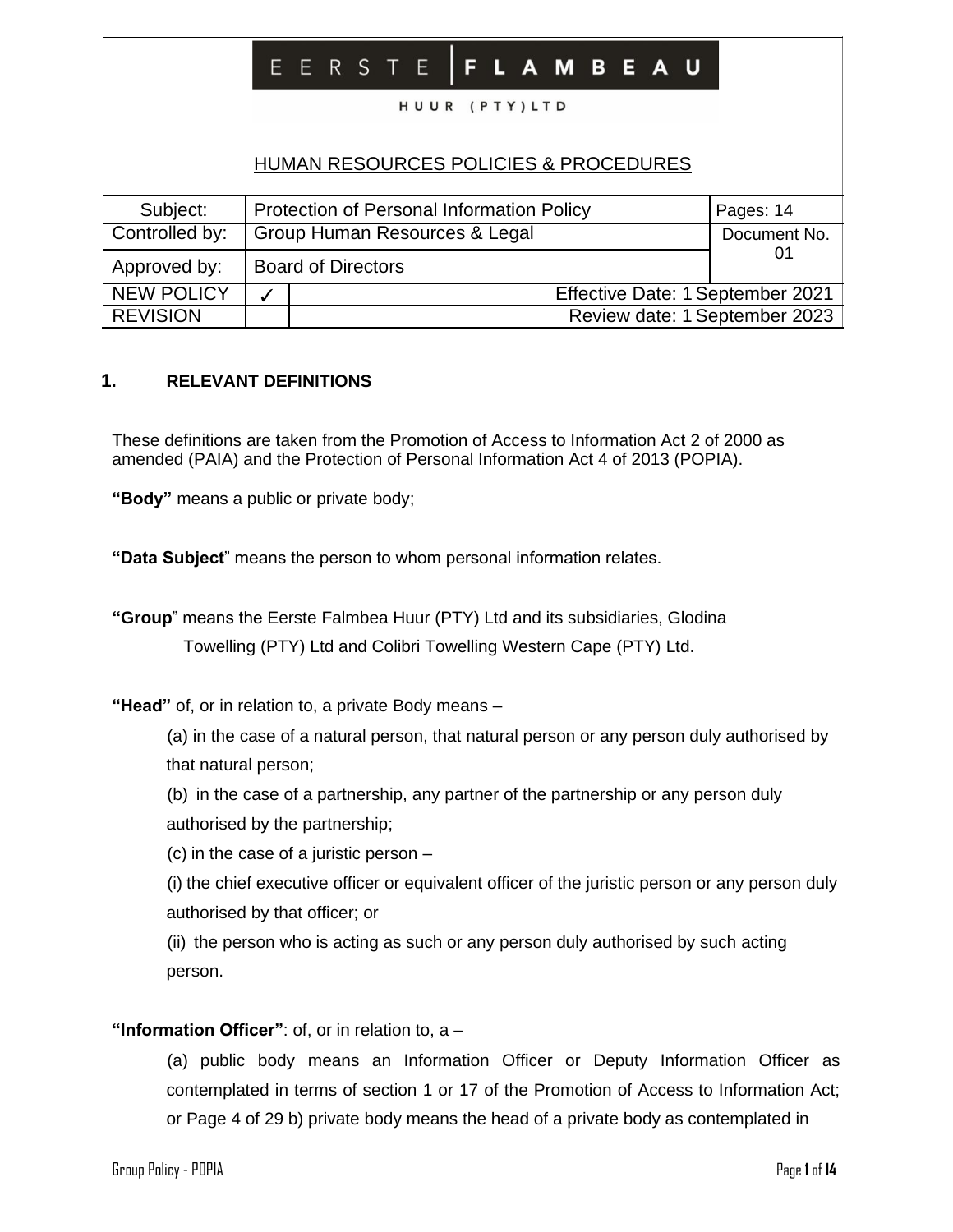section 1 of the Promotion of Access to Information Act.

**"Person**" means a natural person or a juristic person.

**"Personal Information"** – means information relating to an identifiable, living, natural person, and where applicable, an identifiable, existing juristic person, including, but not limited to —

(a) information relating to the race, gender, sex, pregnancy, marital status, national, ethnic or social origin, colour, sexual orientation, age, physical or mental health, wellbeing, disability, religion, conscience, belief, culture, language and birth of the person; (b) information relating to the education or the medical, financial, criminal or employment history of the person;

(c) any identifying number, symbol, e-mail address, physical address, telephone number, location information, online identifier or other particular assignment to the person;

(d) the biometric information of the person;

(e) the personal opinions, views or preferences of the person;

(f) correspondence sent by the person that is implicitly or explicitly of a private or confidential nature or further correspondence that would reveal the contents of the original correspondence;

(g) the views or opinions of another individual about the person; the name of the person if it appears with other personal information relating to the person or if the disclosure of the name itself would reveal information about the person.

#### **"Private Body"** means –

(a) a natural person who carries or has carried on any trade, business or profession, but only in such capacity.

(b) a partnership which carries or has carried on any trade, business or profession; or

(c) any former or existing juristic person, but excludes a public body.

**"Processing"** means any operation or activity or any set of operations, whether or not by automatic means, concerning personal information, including —

(a) the collection, receipt, recording, organisation, collation, storage, updating or modification, retrieval, alteration, consultation or use;

(b) dissemination by means of transmission, distribution or making available in any other form; or

(c) merging, linking, as well as restriction, degradation, erasure or destruction of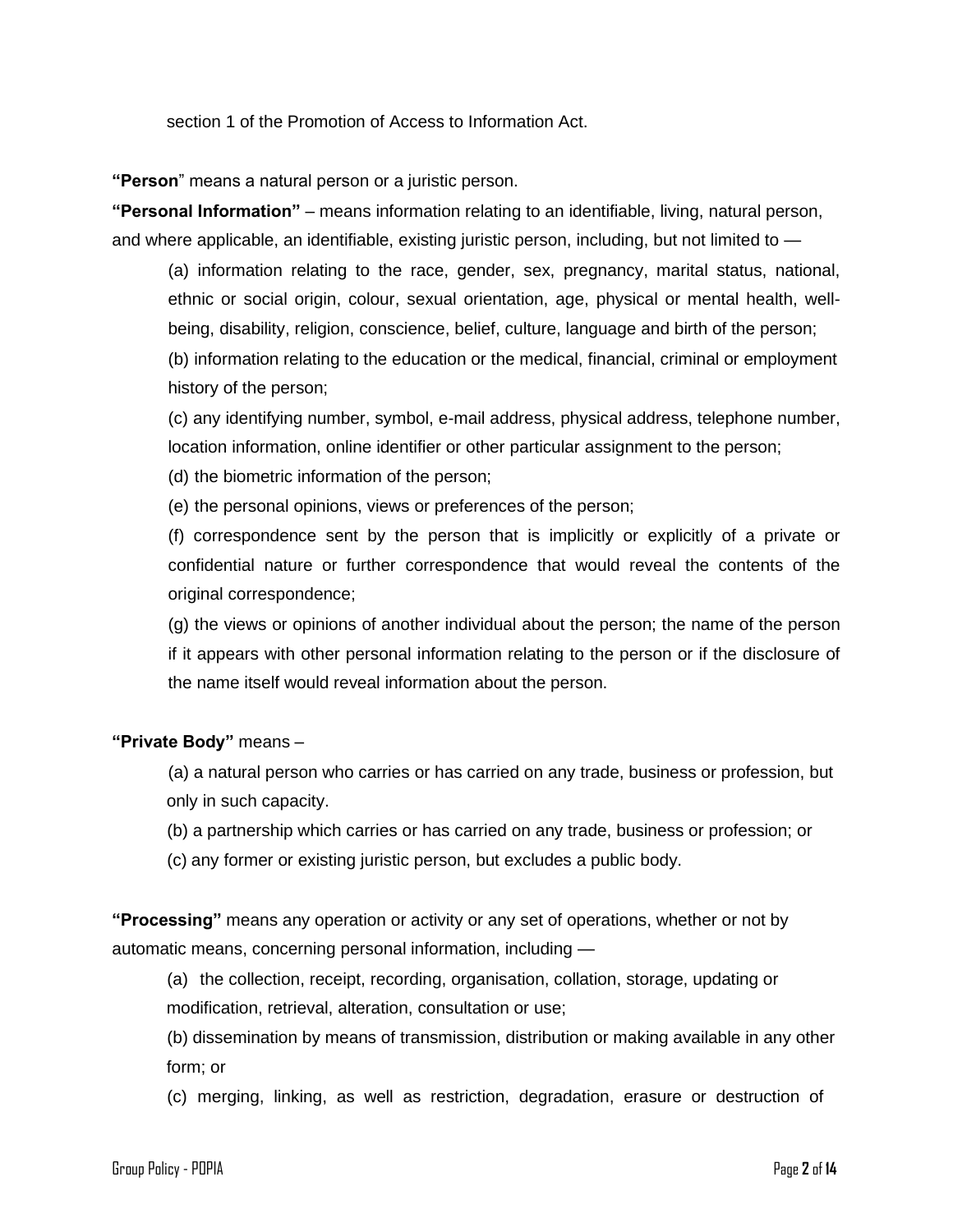information.

**"Public Body"** means –

(a) any department of state or administration in the national or provincial sphere of government or any municipality in the local sphere of government; or

(b) any other functionary or institution when

(i) exercising a power or performing a duty in terms of the Constitution or a provincial constitution; or

(ii) exercising a public power or performing a public function in terms of any legislation.

## **"Requester"**, in relation to –

(a) a public body, means –

(i) any person (other than a public body contemplated in paragraph (a) or (b)

(i) of the definition of 'public body', or an official thereof making a request for access to a record of that public body; or

- (ii) a person acting on behalf of the person referred to in subparagraph (i).
- (b) a private body, means –

(i) any person, including, but not limited to, a public body or an official thereof, making a request for access to a record of that private body; or

(ii) a person acting on behalf of the person contemplated in (i).

**''Responsible Party''** means a public or private body or any other person which, alone or in conjunction with others, determines the purpose of and means for processing personal information;

## **2. BACKGROUND**

- 2.1 Section 14 of the Constitution of the Republic of South Africa, 1996 (Constitution) provides that everyone has the right to privacy. This includes a right to protection against unlawful collection, retention, dissemination and use of personal information (PI). The Constitution recognizes that the processing of personal information constitutes a threat to one's right to privacy and right to protect one's identity. The right to privacy can be infringed by the unauthorized collection and disclosure of PI.
- 2.2 To encourage the protection of PI processed by both public and private bodies, the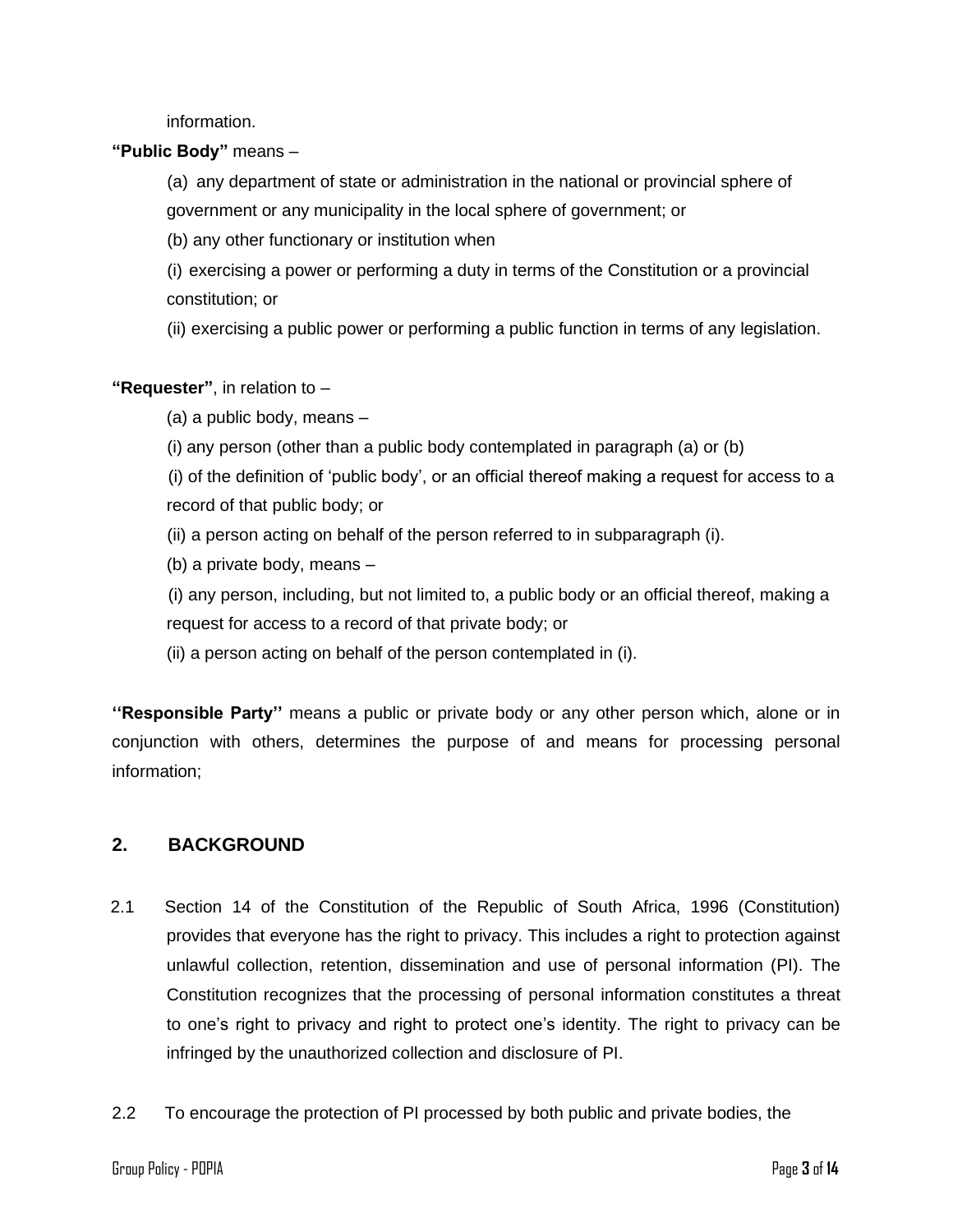South African Government signed into law the Protection of Personal Information Act 4 of 2013 (POPIA). It gives expression to the constitutional values of democracy and openness, recognising the need for economic and social progress within the framework of the information society and the need for removal of unnecessary impediments to the free flow of information. POPIA has been promulgated to regulate, in harmony with international standards, the processing of PI in a manner that gives effect to the right to privacy subject to justifiable limitations that are aimed at protecting other rights and important interests.

- 2.3 POPIA recognises the right to privacy as enshrined in the Constitution and gives effect to this right by introducing certain conditions that establish the minimum requirements that businesses need to comply with when processing personal information of natural and juristic persons. Accordingly, POPIA covers all information and/or data that private and public bodies collect, retain or archive on both their clients and/or prospective clients as well as individuals who work; might wish to work or has worked for such bodies.
- 2.4 The Group is committed to protecting the right to privacy of all its data subjects as well as fostering a culture of transparency and accountability. To demonstrate this balance, the corporation will be guided by this POPI policy which provides directive on how PI and data will be processed in accordance to the prescripts of the Protection of Personal Information Act 4 of 2013.
- 2.5 The policy will dovetail with all other information and data policies as well as align with the Groups organisational systems and procedures. In an event that there be cases where a conflict occurs between the POPI policy directives with any other information and data policy; the protection of personal information provisions under the POPIA will prevail, unless the other law gives greater protection of personal information.

# **3. INTRODUCTION**

3.1 The Group as an employer processes PI of current, former, and prospective employees. Given the importance of privacy, the organization is committed to effectively manage such information in accordance with POPIA's provisions.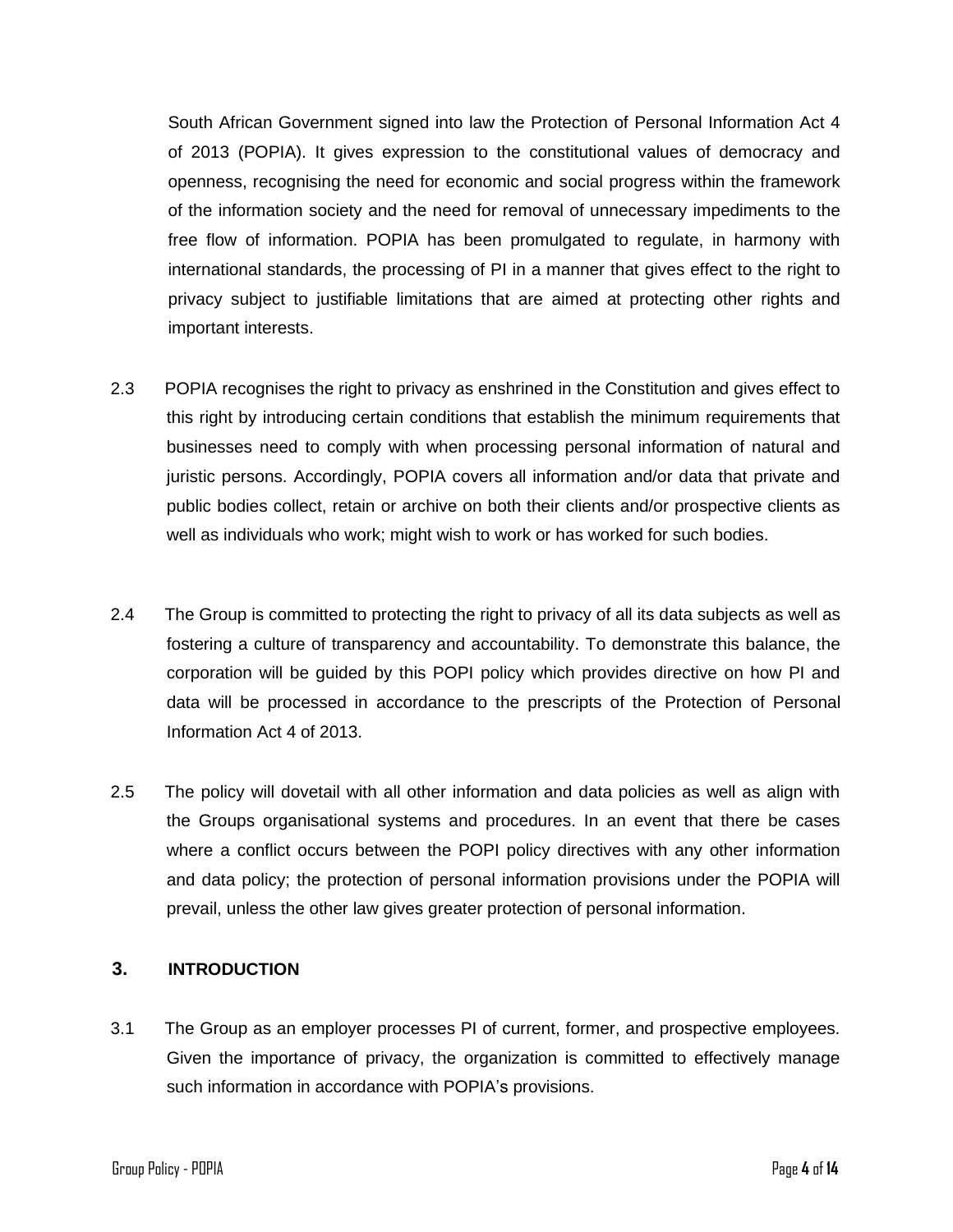- 3.2 Much of the PI, that is collected, stored and processed by the Group is in the form of electronic data and in hard copy documents. POPIA requires that such information be captured, kept, and classified and maintained in the following manner:
	- Only that which is relevant for the purpose;
	- Only be retained for maximum prescribed period as may be applicable;
	- Integrity and confidentiality to always be maintained, and
	- Used only for the purpose for which it was collected for.

By adopting this policy, the Group shall ensure the preservation of PI from commencement of the relationship to its termination, considering the applicable data retention principles.

# **4. PURPOSE & SCOPE OF THE POLICY DOCUMENT**

## 4.1 **Purpose**

The purpose of this policy document is to provide a high-level statement in respect of the Groups approach to the adoption and implementation of POPIA to achieve the following:

- Facilitate compliance with POPIA and applicable regulatory requirements relating to protection of PI applicable from time to time;
- State the desired behavior and direct compliance with the provisions of POPIA;
- Cultivate an organisational culture that recognizes privacy as a valuable human right;
- Direct and provide guidance towards development and implementation of internal controls for the purpose of managing compliance risk associated with the protection of personal information;
- Promote business practices that will provide reasonable assurance that rights of data subjects are protected and balanced with the legitimate business needs of the corporation;
- Reflect specific duties and responsibilities for responsible parties including the appointment of an Information Officer and Deputy Information Officer to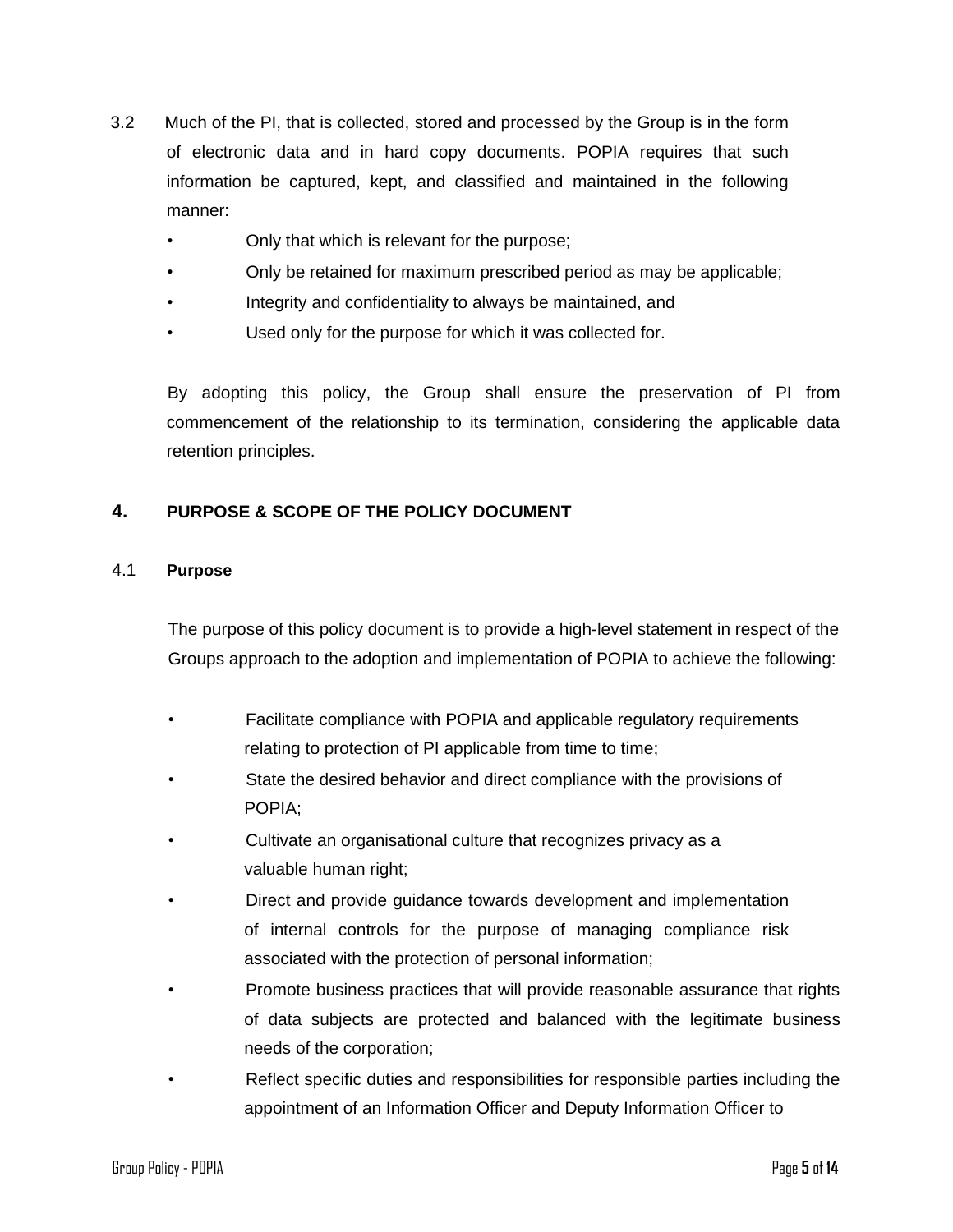protect the interest of the corporation and data subjects.

The policy will mitigate against the risks associated with protection of information failures which include:

- **Breaches of confidentiality** which may result in revenue penalties (loss in revenue where if found guilty of non-compliance).
- **Failing to obtain prior consent** which may result in a complaint to the Information Regulator or a civil proceeding instituted by the data subject;
- **Reputational damage** the Group may suffer financial and/ or reputational damages if found non - compliant following an adverse event like hacking which results in PI being compromised.

#### 4.2 **Scope**

The legal duty to comply with the POPIA provisions is activated in any situation where there is processing, or personal information is entered into a record by or for a responsible person who is domiciled in South Africa.

Adherence to the policy applies therefore to all staff members, all subsidiaries, including contractors and part time employees in situation where they collect and /process personal information as classified by the POPIA.

POPIA does not apply in situations where the PI has been de-identified.

## **5. POLICY STATEMENT**

## 5.1 **Commitment to Compliance**

Whereas the Group recognizes the importance of safeguarding and maintaining the confidentiality of PI collected, stored and/or processed. Now therefore, it commits to comply with both the spirit and letter of applicable regulatory requirements and to always act with due care, skill, and diligence when processing PI.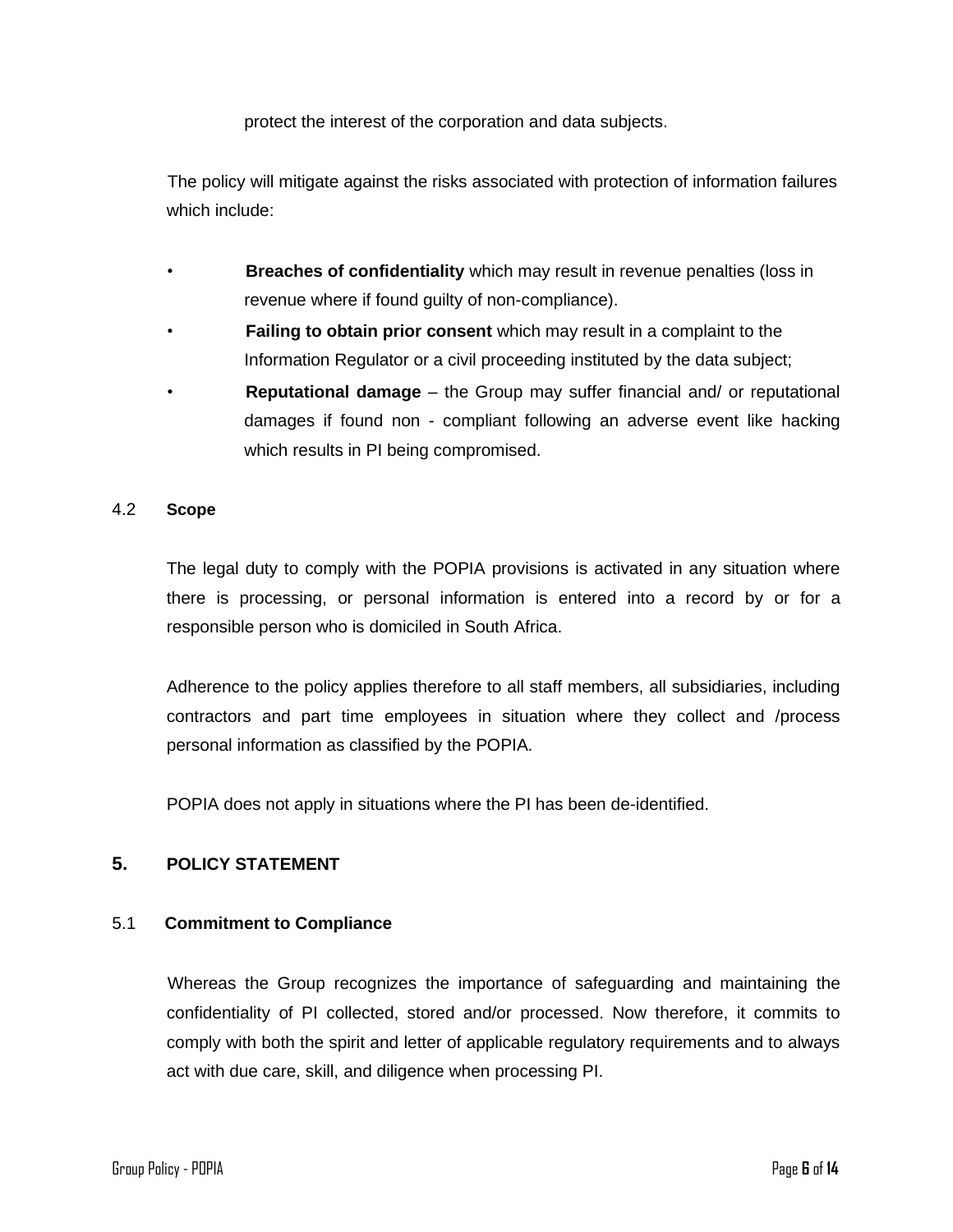## **6. RATIONALE**

- 6.1 The Group takes its obligation to comply with applicable laws, rules regulations and standards extremely seriously, including the spirit of the law. Therefore, the importance of complying with the ever-changing legislative developments and the implementation of effective regulatory compliance risk management structures, processes and procedures is imperative for the Group.
- 6.2 It is recognized that the Board, the Group as employer/ accountable institution [including Executive Management, Line Management, and all employees] including all subsidiaries and contractors in their individual and collective capacity, could potentially be exposed to regulatory fines, sanctions, penalties, civil claims as well as reputational damage as a result of non - compliance with applicable regulatory requirements. Thus, it is important that everyone understand their respective roles/ responsibilities as well as any applicable repercussions in the event on non-compliance.
- 6.3 Compliance is of paramount importance in attaining and maintaining corporate integrity with clients (internal and external). Failure to comply with applicable regulatory requirements will threaten the status of the Group as a reliable, honest, and trustworthy corporate.

## **7. GUIDING CONDITIONS FOR PROCESSING PERSONAL INFORMATION**

All employees and persons acting on behalf of the Group will at all times adhere to the eight conditions as prescribed by the POPIA when processing personal information of natural and juristic persons, clients and or prospective clients as well as employees; prospective and former employees.

## 7.1 **Accountability**

The Group will ensure that the provisions of POPIA, the guiding principles outlined in the policy and all the measures that give effect to such provisions are complied with at the time of the determination of the purpose and means of the processing and during the processing itself. In the event that an employee of the Group or any person acting on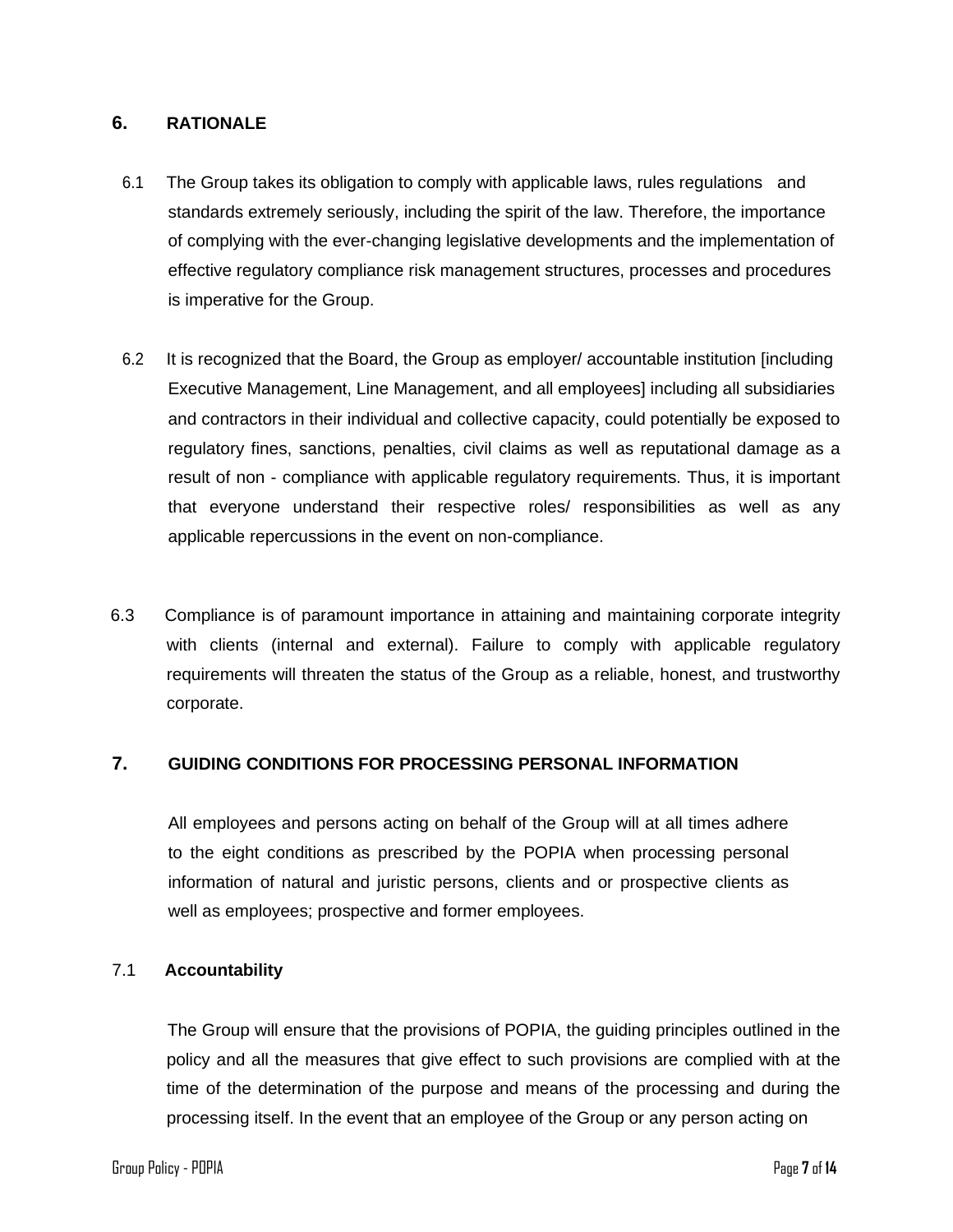behalf of the Group who through their intentional or negligent actions and/or omissions fail to comply with the principles and responsibilities outlined, proper punitive measures will be applied.

### 7.2 **Purpose Specification**

All Group business units and departments will process personal information only for specific, explicitly defined, and legitimate reasons. The Group will inform data subjects of reasons prior to collecting or recording their PI.

#### 7.3 **Further Processing Limitation**

Personal information will not be processed for a secondary purpose unless that processing is compatible with the original purpose. Thus, where the Group seeks to process personal information, it holds for a purpose for which it was originally collected, and where this secondary purpose is not compatible with the original purpose, the organisation will first obtain additional consent from the data subject.

#### 7.4 **Information Quality**

The Group will take reasonable steps to ensure that all personal information collected is complete, accurate and not misleading. Where PI is collected or received from third parties, the corporation will take reasonable steps to confirm that the information is correct by verifying the accuracy of the information directly with the data subject or by way of independent sources.

## 7.5 **Open Communication**

Reasonable steps will be taken by the Group to ensure that data subjects are notified of the purpose for which the information is being collected, used, and processed. Through the Group notified communication channels, data subjects will be entitled to make enquiries pertaining to their PI including, but not limited to:

7.5.1 access to their PI stored by the Group

7.5.2 provide updates, corrections or request the deletion of their PI subject to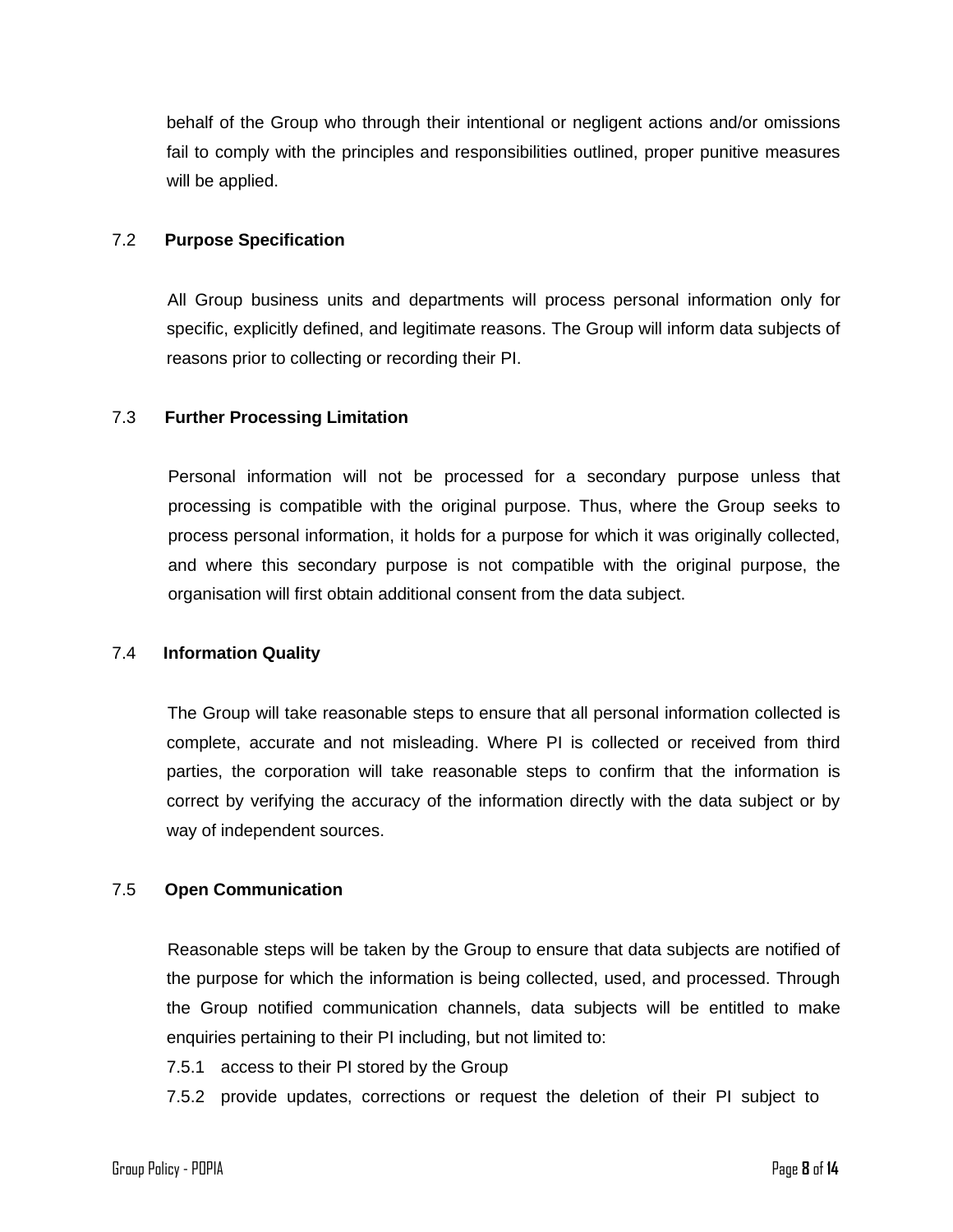applicable Group retention policies, from time to time 7.5.3 Lodge a complaint concerning processing of their PI.

### 7.6 **Security Safeguards**

The Group will secure the integrity and confidentiality of PI in its possession or under its control by taking appropriate, reasonably, technical and organizational measures to prevent loss of, damage to or unauthorized destruction of PI and unlawful access to or processing of personal information. These controls will continuously be reviewed and include regular monitoring of the adopted systems and procedures as well as testing of protocols and measures applied to combat cyber-attacks on the corporation's IT networks.

## 7.7 **Data Subject Participation**

A data subject whose PI has been collected, stored, and processed by the Group may request for the correction or deletion of such information. The Group will encourage data subjects to use the current communication channels to make such requests.

#### 7.8 **Processing Limitations**

The processing of personal information by the Group must at all times be lawful and done in a reasonable manner to ensure that the privacy of a data subject is not infringed when personal information is being processed. In order to ensure that the privacy of the data subject is not infringed, the Group will adopt a purpose for processing that is adequate, relevant, and not excessive.

## **8 RIGHTS OF DATA SUBJECT**

Where appropriate, the Group will ensure that its clients and employees are made aware of the rights conferred upon them as data subjects. The Group will ensure that it gives effect to the following rights:

#### 8.1 **The Right to access PI**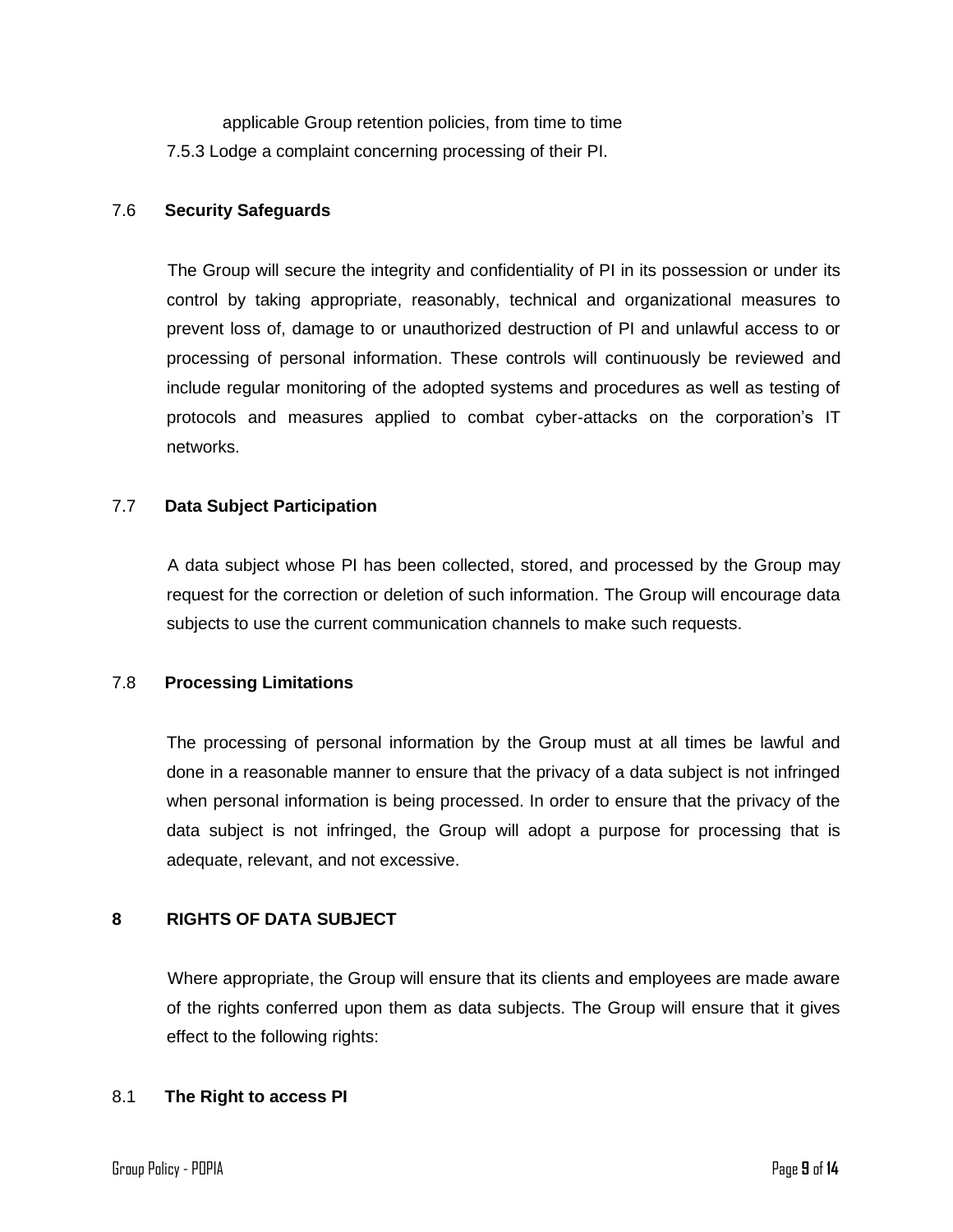The Group recognizes that a data subject has the right to enquire regarding the PI that the Group might hold PI in relation to the data subject, including access requirements.

## 8.2 **The Right to have PI Corrected or Deleted**

The data subject has the right to request, where necessary; that his, her or it's PI must be corrected or deleted where the organisation is no longer authorised to retain the PI. [*Personal Information Request Form attached as Annexure a*].

## 8.3 **The Right to Object to the Processing of PI**

The data subject has the right, on reasonable grounds, to object to the processing of the PI. In such instances the Group will give due consideration to the request and the requirements of the POPIA.

The Group may cease to use or disclose the data subject's PI and may, subject to any statutory and contractual record keeping requirements, also approve the destruction of the PI, subject to retention policy as applicable from time to time.

## 8.4 **The Right to Object to Direct Marketing**

The data subject has the right to object to the processing of the PI for purposes of direct marketing by means of unsolicited electronic communications.

## 8.5 **The Right to Complain to the Information Regulator**

The data subject has the right to submit a complaint to the Information Regulator regarding the alleged infringement of any of the right protected under the POPIA and to institute civil proceedings regarding the alleged non-compliance with the protection of the PI.

## 8.6 **The Right to be Informed**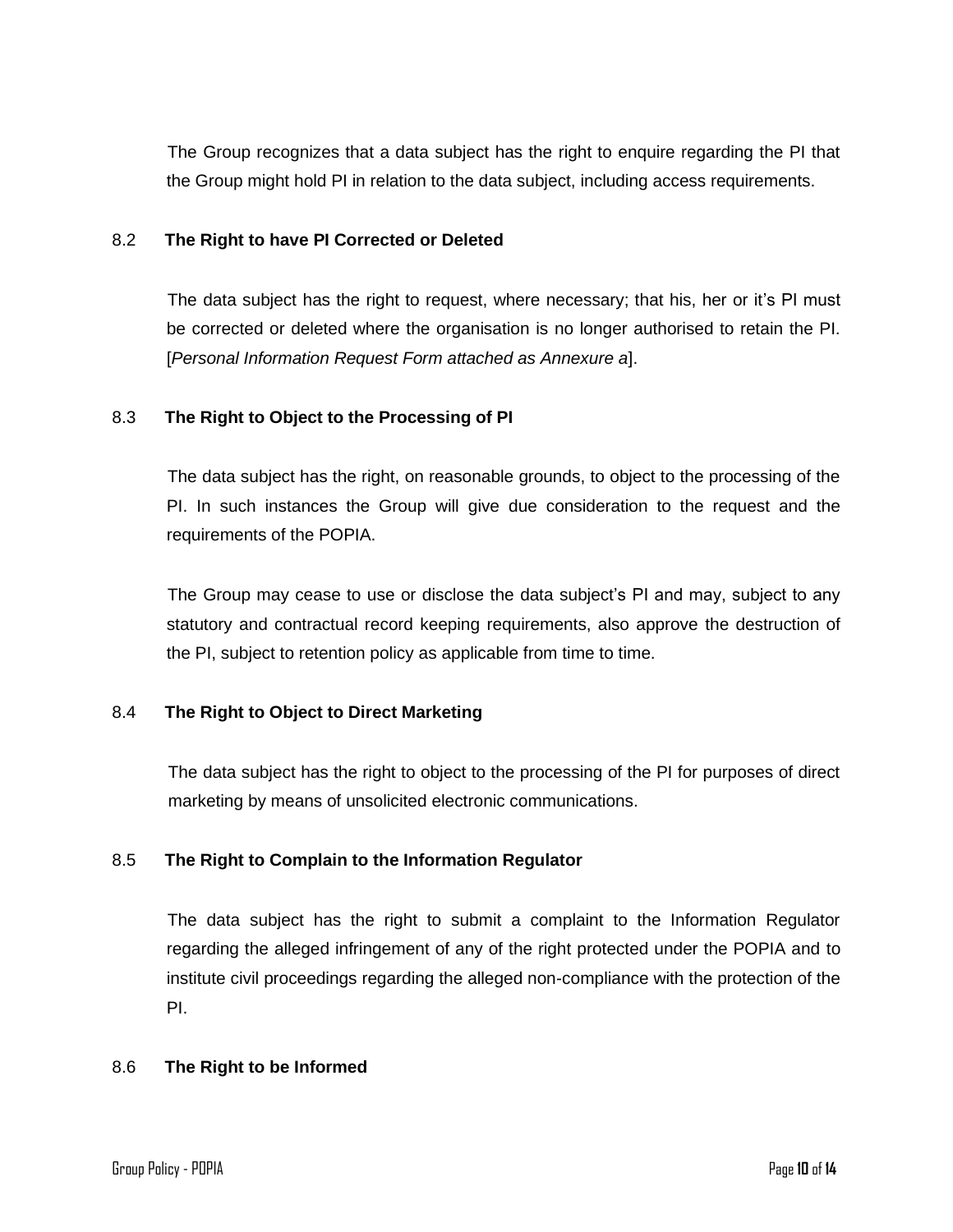The data subject has the right to be notified that the PI is being collected by the Group. The Group, as a Responsible Party will endeavor to inform the data subject of any situation where there are reasonable grounds to believe that the PI of the data subject has been accessed or acquired by an unauthorised person.

## **9 RESPONSIBILITIES OF ROLE PLAYERS**

## 9.1 **Board of Directors**

The Board of Directors (BoD) is accountable to lead, control and monitor the business activities of the Group and provide effective corporate governance with the responsibility to oversee compliance with regulatory requirements. Thus, it is ultimately accountable for regulatory compliance within the Group.

#### 9.2 **Executive Management**

The Group's Executive and Management is delegated the responsibility to ensure that all Group business activities are conducted in compliance with all the applicable regulatory requirements. Thus, it is imperative that there must be an appropriate focus on developing and maintaining an effective regulatory compliance risk management framework, process, and systems within the Group.

## 9.3 **Line Managers**

They are responsible for the regulatory compliance risks within their respective departments. Their responsibility regarding compliance includes the implementation of compliance procedures to ensure adherence to statutory and supervisory requirements and to ensure that such processes and procedures are carried out effectively within their departments.

#### 9.4 **External Auditors**

The External Auditors play an assurance role by reviewing the existence and adequacy of control systems to ensure proper compliance with laid down policies, compliance risk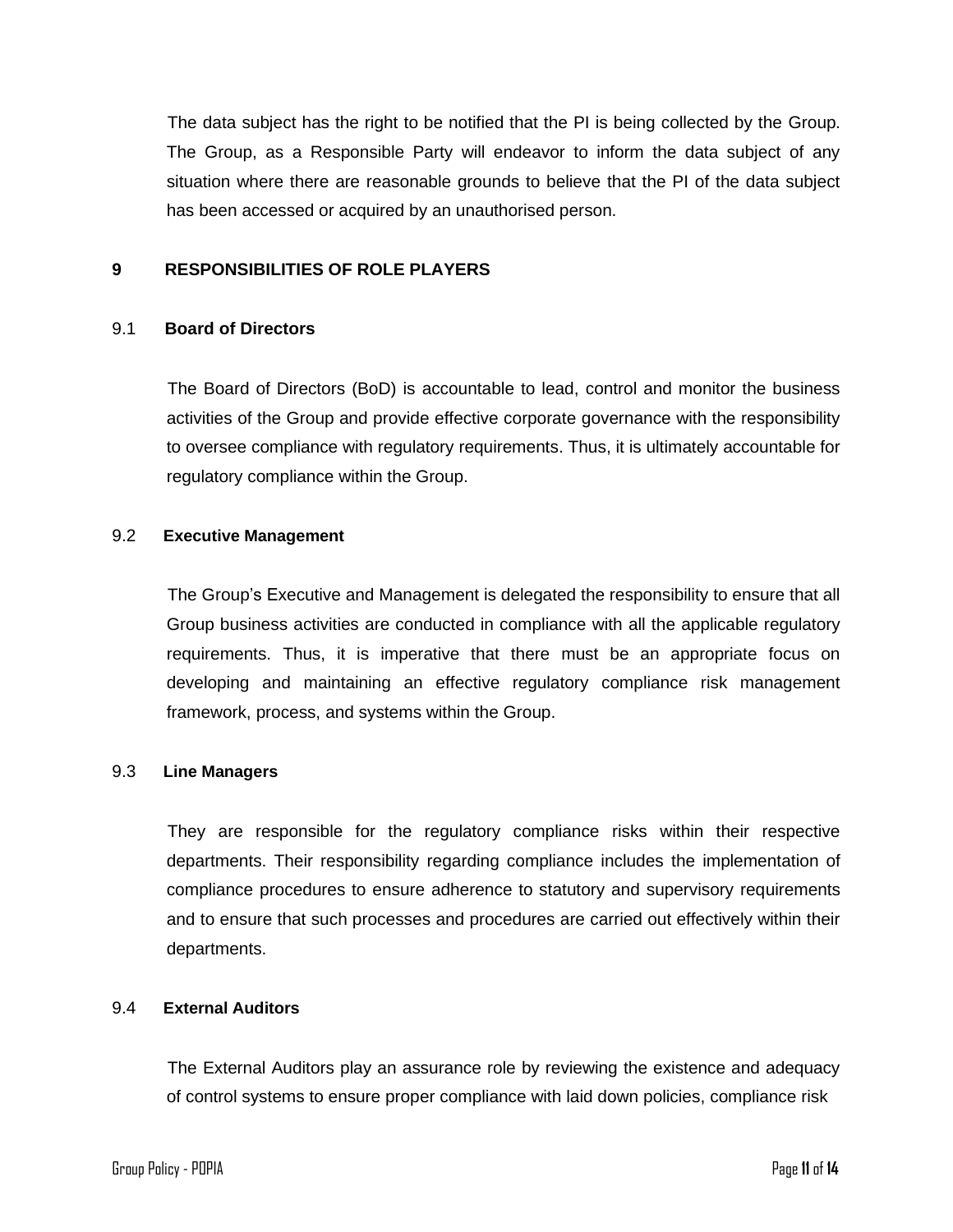management frameworks, compliance processes and procedures, supervisory and regulatory requirements.

#### 9.5 **Information Officer and Deputy Information Officer**

Information Officers are, by virtue of their positions, appointed automatically in terms of the PAIA Act and POPI Act respectively. The position is automatically assigned to the head of an organisation (CEO).

POPIA, in terms of its Section 56 read together with the provisions of Section 17 of PAIA, provides for the delegation of authority through the appointment of deputy information officers, to assist the information officer with the performance of his or her responsibilities and duties towards the responsible party, and the proper fulfilment of his or her mandate.

The Information Officer and Deputy Information Officer will be registered with the South African Information Regulator established under POPIA prior to performing his or her duties. These duties include, but are not limited to:

- **9.5.1** Encourage and ensure overall compliance with the provisions of POPIA
- **9.5.2** Keep the governing body updated about the corporation's information protection responsibilities under POPIA.
- **9.5.3** Work with the Regulator in relation to investigations conducted in accordance with the relevant provisions of POPIA;
- **9.5.4** Ensure that a personal information impact/risk assessment is performed to guarantee that adequate measures and standards exist within the entity;
- **9.5.5** Ensure that internal awareness sessions are conducted regarding the provisions of POPIA, the regulations and any codes of conduct or information obtained from the Regulator.

## 9.6 **All Employees**

All employees within the Group share the responsibility for compliance regardless of their position within the group. Therefore, all employees are responsible for conducting all business activities in compliance with applicable regulatory requirements.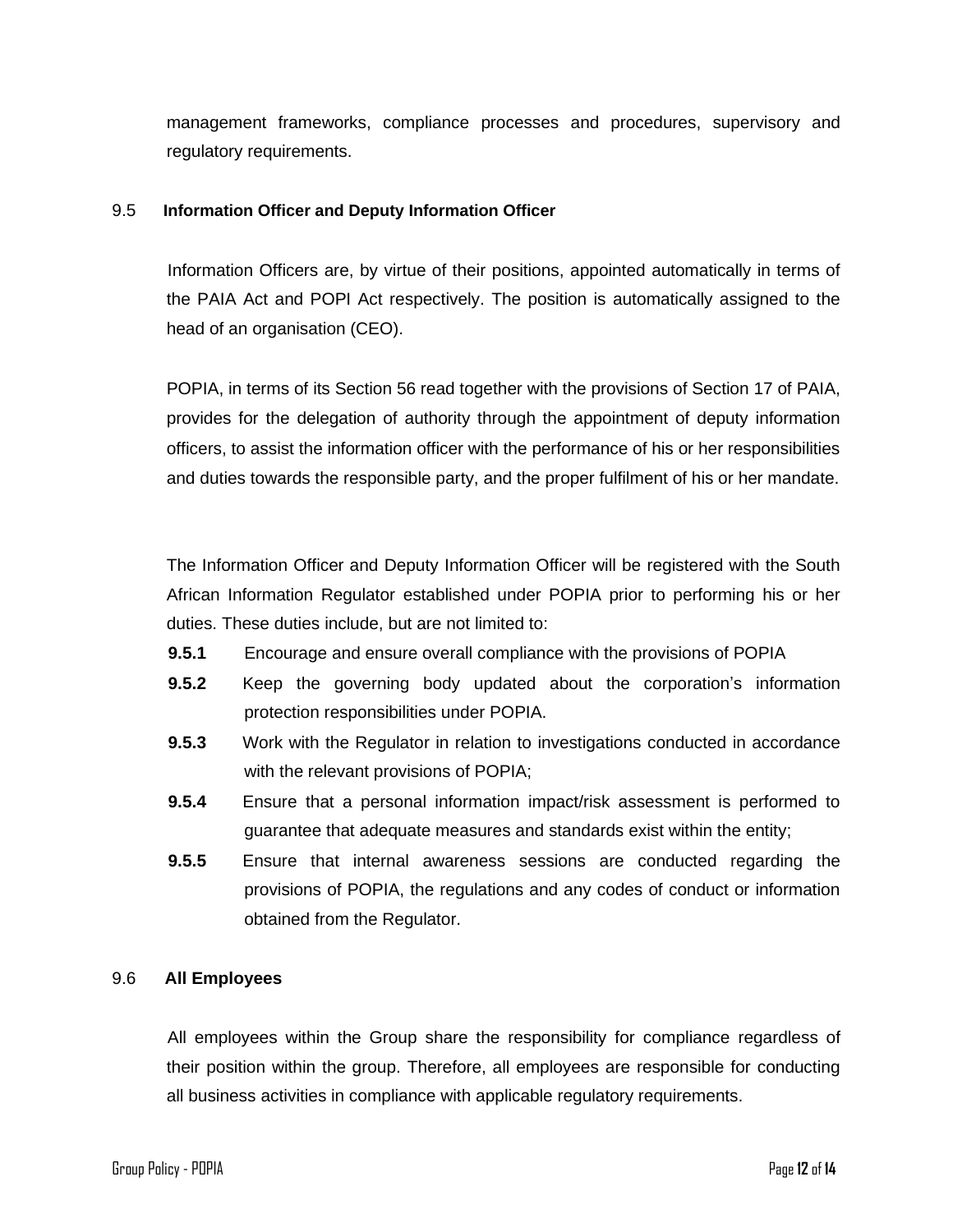## **10 ACTIONS FOR NON- COMPLIANCE**

10.1 Non-compliance with the POPIA regulatory requirements in respect of the processing of personal information will be seen in a very serious light. Thus, in instances of noncompliance a remedial action will be addressed in line with the Group's disciplinary processes and procedures.

## **11 SURVEILLANCE SYSTEMS**

11.1 Video footage and/or voice/telephone calls that have been recorded, processed and stored via CCTV camera or other surveillance systems constitute personal information. As such the Group will make all employees, members, clients or data subjects aware as to the use of CCTV/other surveillance on the premises.

## **12 CLEAN DESK**

- 12.1 The purpose for this clause is to establish a culture of security and trust for all employees. An effective clean desk effort involving the participation and support of all employees can greatly protect paper documents that contain sensitive information about our clients, customers and vendors. All employees should familiarize themselves with the guidelines of this policy.
- 12.2 The main reasons for a clean desk policy are:
	- **12.2.1** A clean desk can produce a positive image when our customers visit the sites.
	- **12.2.2** It reduces the threat of a security incident as confidential information will be locked away when unattended.
		- **12.2.3** Sensitive documents left in the open can be stolen by a malicious entity.
- 12.3 At known extended periods away from your desk, such as a lunch break, sensitive working papers are expected to be placed in locked drawers.
- 12.4 At the end of the working day the employee is expected to tidy their desk and to put